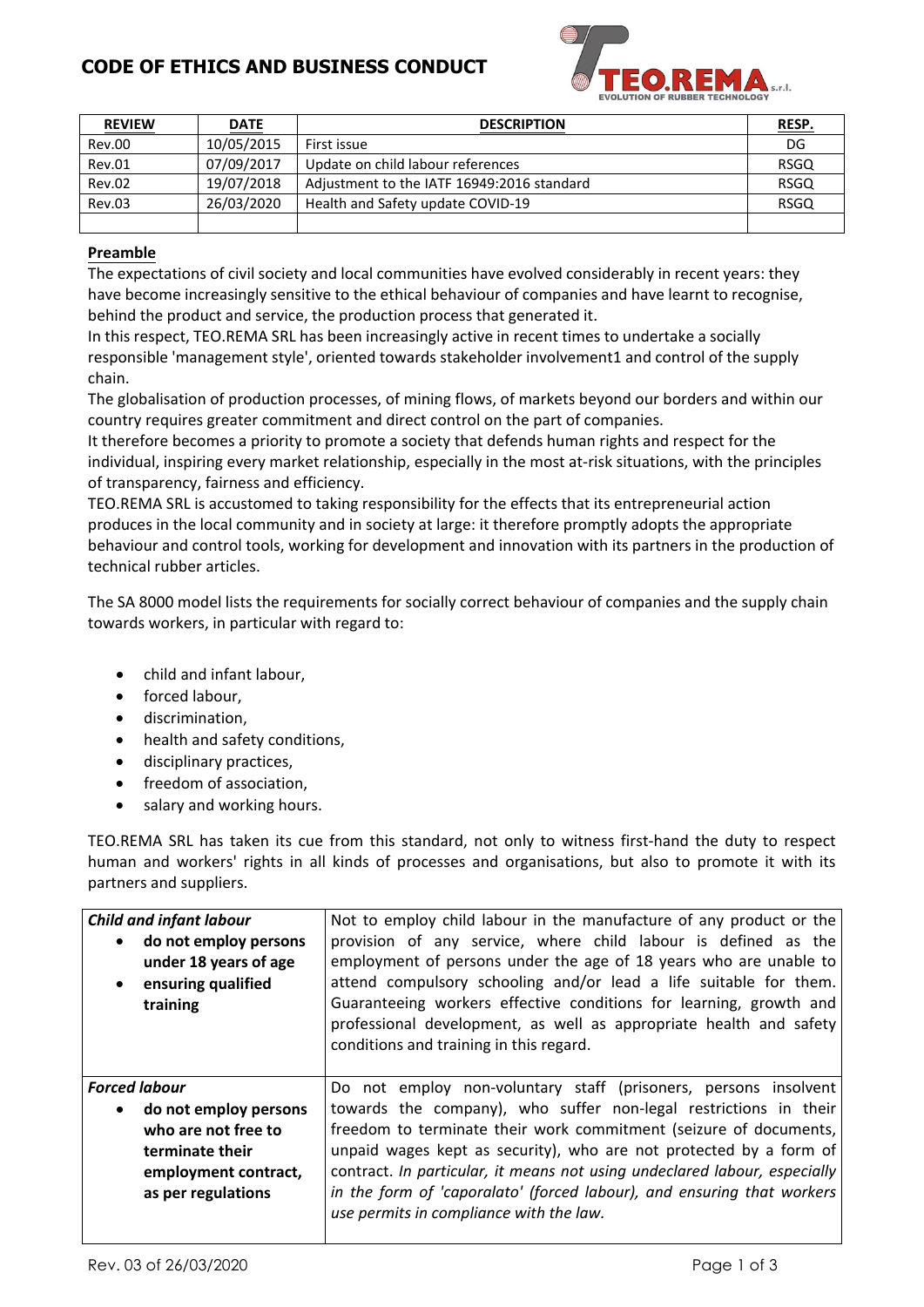# **CODE OF ETHICS AND BUSINESS CONDUCT**



| <b>Health and safety conditions</b><br>ensuring a safe and<br>unhealthy working<br>environment                                                                             | Provide employees with a safe and healthy working environment with<br>adequate facilities and means of control and protection from hazardous<br>materials and situations, in accordance with relevant regulations. Where<br>canteens and housing are provided for employees, these must be<br>healthy, safe and comply with local environmental safety regulations.<br>Specifically, adhering to the contents of TU81/2008 and subsequent<br>additions following COVID-19, means complying with this requirement,<br>in particular, attention must be paid to the use of PPE, the presence of<br>first aid in the workplace, serious risk analysis and comprehensive,<br>comprehensible and effective training for all workers (illiterate,<br>foreigners, etc.), and corrective action following reports. |
|----------------------------------------------------------------------------------------------------------------------------------------------------------------------------|------------------------------------------------------------------------------------------------------------------------------------------------------------------------------------------------------------------------------------------------------------------------------------------------------------------------------------------------------------------------------------------------------------------------------------------------------------------------------------------------------------------------------------------------------------------------------------------------------------------------------------------------------------------------------------------------------------------------------------------------------------------------------------------------------------|
| <b>Freedom of association</b><br>not prohibit, hinder or<br>penalise trade union<br>activity                                                                               | Guarantee workers the freedom to associate if they wish, and to be able<br>bargain publicly and according to the law, without fear of<br>to<br>interference or restrictions.<br>In practice, the freedom to join the union must be ensured by not putting<br>pressure on members, not discriminating against them in their tasks and<br>growth processes, recognising elected representatives as privileged<br>interlocutors, and guaranteeing them the places and time to carry out<br>union activities.                                                                                                                                                                                                                                                                                                  |
| <b>Discrimination</b><br>select workers on the<br>basis of skills and<br>abilities<br>treat all workers<br>equally, offering them<br>equal opportunities and<br>conditions | Select workers regardless of age, gender, race, religion, political and<br>spiritual beliefs. Employ workers according to their work abilities,<br>avoiding any kind of discrimination. Equal gender opportunities must be<br>ensured and no unequal treatment of persons of different religion, race,<br>political or spiritual beliefs.<br>Avoid the two most frequent types of discrimination by management:<br>not offering women management roles, hiring non-EU nationals<br>exclusively at the lowest levels, regardless of their level of education and<br>language skills. But much more important is to take action against<br>discrimination between workers: on the basis of race, religion,<br>geographical origin, to be discouraged by appropriate training,<br>interventions, etc.         |
| <b>Disciplinary practices</b><br>show respect for<br>workers in actions,<br>words and behaviour<br><b>Salary</b>                                                           | Treat all workers with dignity and respect, strictly excluding the use of<br>any kind of unusual and/or bodily disciplinary practices. Disciplinary<br>practices of suppliers must comply with all applicable local laws and<br>regulations for workers in use.<br>Care must be taken to ensure that 'mobbing' and 'sexual harrasment',<br>i.e. psychological pressure and conditioning with verbal and gestural<br>allusions, do not use unfavourable working conditions as 'instruments of<br>punishment', and do not hastily and simplistically adopt disciplinary<br>practices.                                                                                                                                                                                                                        |
|                                                                                                                                                                            |                                                                                                                                                                                                                                                                                                                                                                                                                                                                                                                                                                                                                                                                                                                                                                                                            |